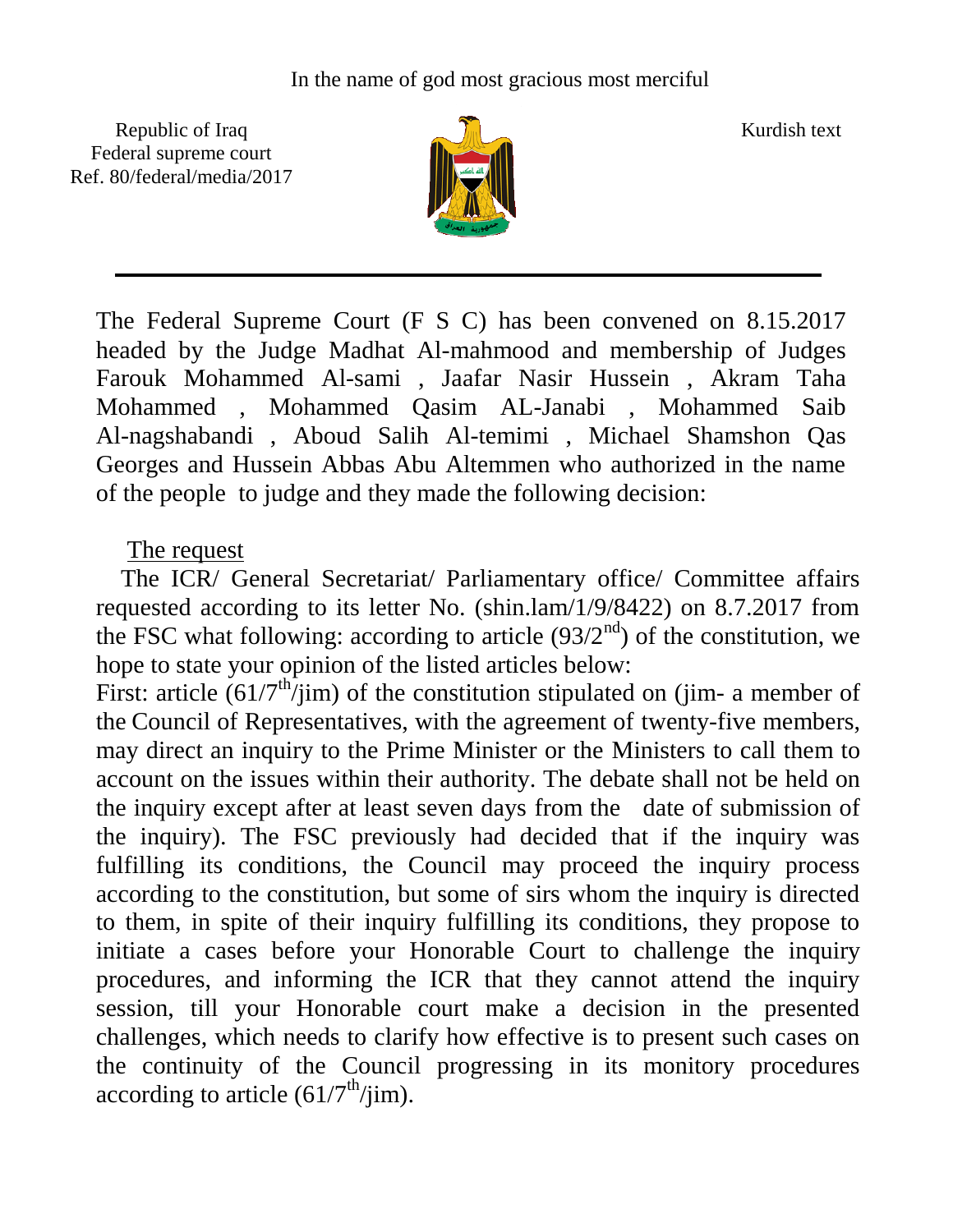Second: article (61) of the constitution stipulated on (the Council of Representatives shall be competent in the following:… Second: monitoring the performance of the executive authority), clearly that text did not restrict this authority to the Federal authority, so, is it possible and according to article  $(61/2<sup>nd</sup>)$  of the constitution to direct the parliamentary questions to the Mayor or the Governorate Council President, as they represent the head of the executive authority in the Governorates, especially, the law of Governorates Incorporated into a Region No. (21) For 2008 (amended) for such monitory.

Third: article (61/alif) of the constitution stipulated on (the Council of Representatives shall be competent in the following:… Sixth: questioning the President of the Republic, based on a petition with cause, by an absolute majority of the members of the Council of Representatives). What is the interpretation of your Honorable court for the concept of questioning and what is the legal trace based on it.

Fourth: article  $61/7^{\text{th}}$ /alif stipulated on (a member of the Council of Representatives may direct questions to the Prime Minister and the Ministers on any subject within their specialty and each of them shall answer the members' questions. Only the member who has asked the question shall have the right to comment on the answer), so, is it possible to direct questions to the heads of bodies unattached to a Ministry or to the Independent Commissions' Heads, according to article  $(61/2<sup>nd</sup>)$  of the constitution which granted the right for the ICR to monitoring the Executive Power performance, or what the constitution granted the competence of monitoring the Independent Commissions, such as article (102 & 103 of the constitution, in addition to the ability of questioning the Independent Commissions' Heads according to article  $(61/7<sup>th</sup>/heh)$  of the constitution.

Fifth: according to the constitutional texts, what is the legal trace if the interrogated person did not answer the parliamentary question directed to him according to article  $(61/7<sup>th</sup>/ali)$  of the constitution?

Sixth: article  $(61/8<sup>th</sup>/heh)$  of the constitution stipulated on (the Council of Representatives may question independent commission heads in accordance with the same procedures related to the Ministers. The Council shall have the right to relieve them by absolute majority), so, does this meaning that the subject of relieving the Independent Commissions Heads never be done but after their questioning, and they must not be relieved but with this mechanism? Or the competence of the Council in relieving the Independent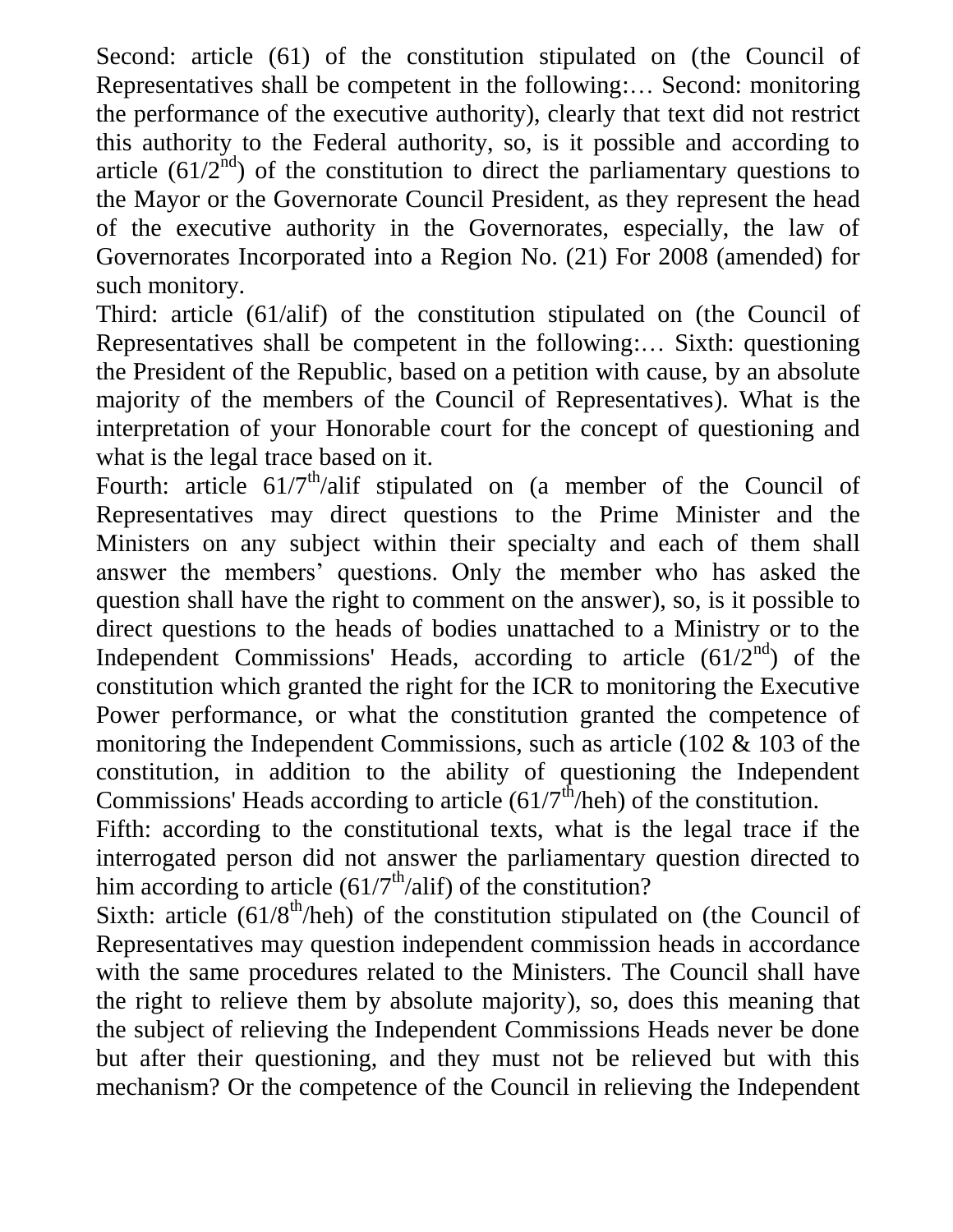Commission Heads is unrestricted with pre-questioning. Based on that, the Court has been convened this day morning and discussed the subject. After study and deliberation the Court made the following opinion:

## The opinion

1- As for the enquiry listed in abovementioned  $(1<sup>st</sup>)$ , and its subject, that the directed inquiry to the Prime Minister or the Ministers to account them on the issues within their authorities if it fulfilled all its conditions and the ICR went to proceed the inquiry process according to provisions of article  $(61/7<sup>th</sup>/jim)$  of the constitution, then the interrogated proposed to initiate a case before the FSC to challenge the inquiry procedures, and notifying the Council his incapability of attending the inquiry session, till a decision of his challenge made by the FSC, so, does presenting a case effect the continuity of the Council progressing in its monitory procedures according to article  $(61/7<sup>th</sup>/jim)$ . The FSC finds, as long as the inquiry fulfilled all its conditions – as listed in enquiry formthe ICR goes on its monitory procedures according to its competence, which stipulated on in article  $(61/7<sup>th</sup>/jim)$  of the constitution, and the interrogated visit to the FSC to challenge the inquiry procedures is not a reason to delay the inquiry.

In this connection , the FSC returned to the judicial precedents of the FSC in this field, and it found, that it did not issues any decision to stop the inquiry process – in case of presenting such cases- before the court. After it made sure that all the formal conditions were available, this stipulated on in constitution and the bylaw of the ICR. Left the Council exercising its competences in discussing the objective matters of the inquiry process, according to provisions of articles  $(61/2<sup>nd</sup>)$  &  $(61/7<sup>th</sup>/jim)$  of the constitution.

2- As for the enquiry listed in abovementioned  $(2<sup>nd</sup>)$ , about the specialty of the ICR of monitoring the executive power performance, and does this specialty applicable to direct the parliamentary questions to the Mayors or the Governorates Council Head, as he represents the Head of the executive authority in the Governorate.

The FSC finds by inducing the constitution's texts and the texts of Governorates Incorporated into a Region No. (21) For 2008 that article  $(61/2<sup>nd</sup>)$  of the constitution which granted the ICR the competence of monitory of the executive power performance was absolute, and this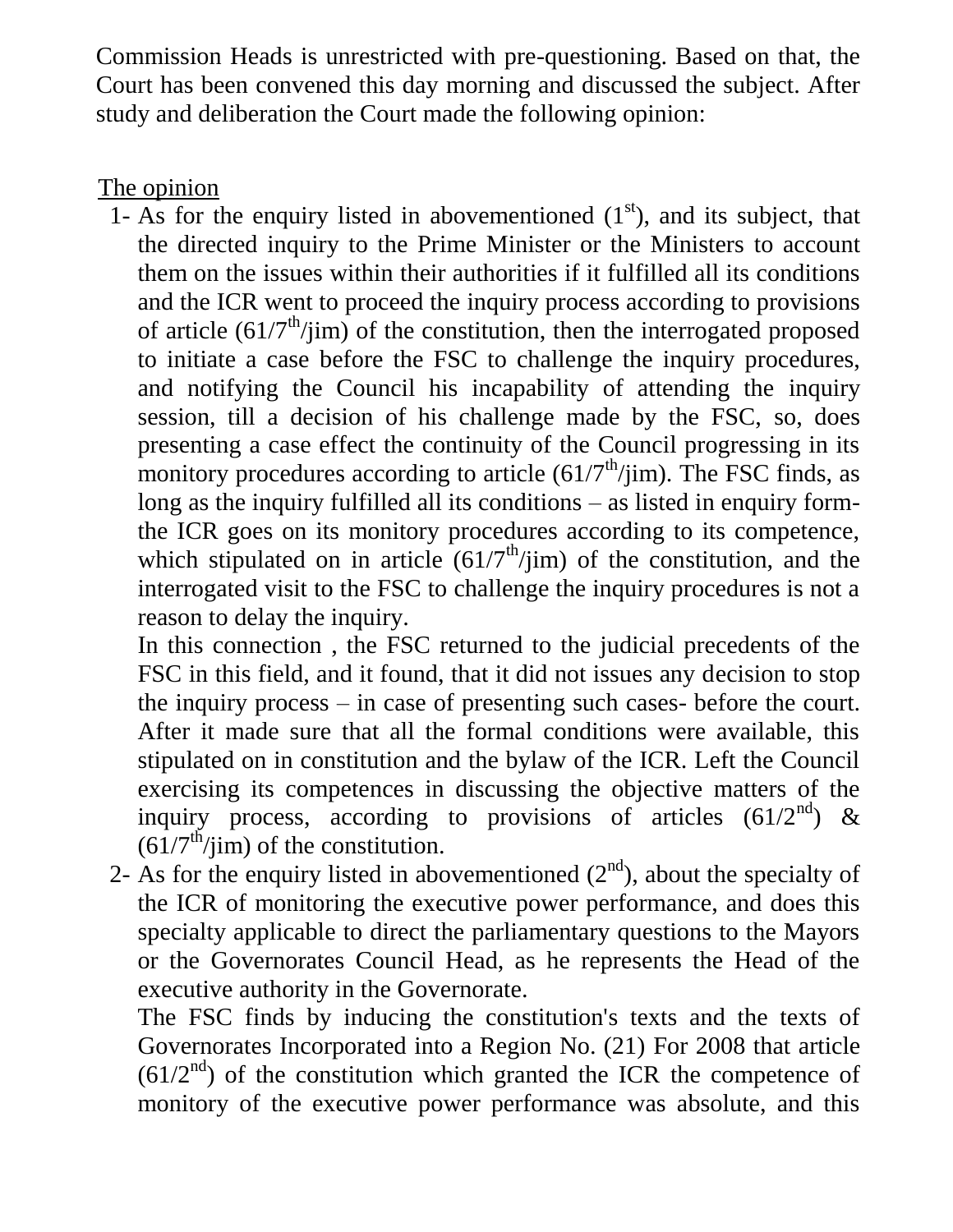absoluteness extends to the cadres of the Federal executive power and the local Government, on its head, the Mayor. Also the Court finds that article  $(2/3<sup>rd</sup>)$  of Governorates Incorporated into a Region stipulated on the specialty of the ICR by monitoring the Councils including the Governorates Councils.

Accordingly, the ICR may direct the parliamentary questions to the Mayor or the Head of Governorate Council.

3- As for the enquiry listed in  $(3<sup>rd</sup>)$  abovementioned, about interpreting the concept of questioning which the ICR specialized with, by direct it to the President of the Republic with a petition based on a cause with an absolute majority of its members implementing the article  $(61/6<sup>th</sup>/alif)$ of the constitution.

The FSC finds that this matter might be occurs in one of the cases stipulated on in item (baa) of clause  $(6<sup>th</sup>)$  of article (61) of the constitution, which is it: if he perjured the constitutional oath, or violated the constitution, or the high treason. The relieving should not take place but after the President of the Republic is convicted by the FSC and with one of the aforementioned cases.

4- As for the enquiry listed in  $(4<sup>th</sup>)$  abovementioned, about directing a questions to the Heads of the bodies unattached to a Ministry or to the Heads of the Independent Commissions according to article  $(61/2<sup>nd</sup>)$  of the constitution, which granted the right to the ICR to monitoring on the executive power performance and what the constitution gave it of monitory power on the Independent Commissions, such as the ones listed in article (102)  $\&$  article (103) of the constitution. The enquiry listed a presumption of law on that matter, by the permissibility of questioning the Heads of the Independent Commissions according to article  $(61/7^{\text{th}}/\text{heh})$  of the constitution, but the correct is article  $(61/8^{\text{th}}/\text{heh})$ ).

The FSC finds from reviewing the listed provisions in the constitution in articles (102-108) had listed the vocabulary of (independent commissions) and determined the relevance of part of it neither to the ICR not to the Cabinet, but it did not determine the relevance of the other part, and the FSC made in its judgment issued on 1.18.2011 by No. (88/federal/2010) a new standard, determines the relevance of the other part according to the nature of tasks which carries out by this commission, or what it law stipulates on, with a condition, that the ICR